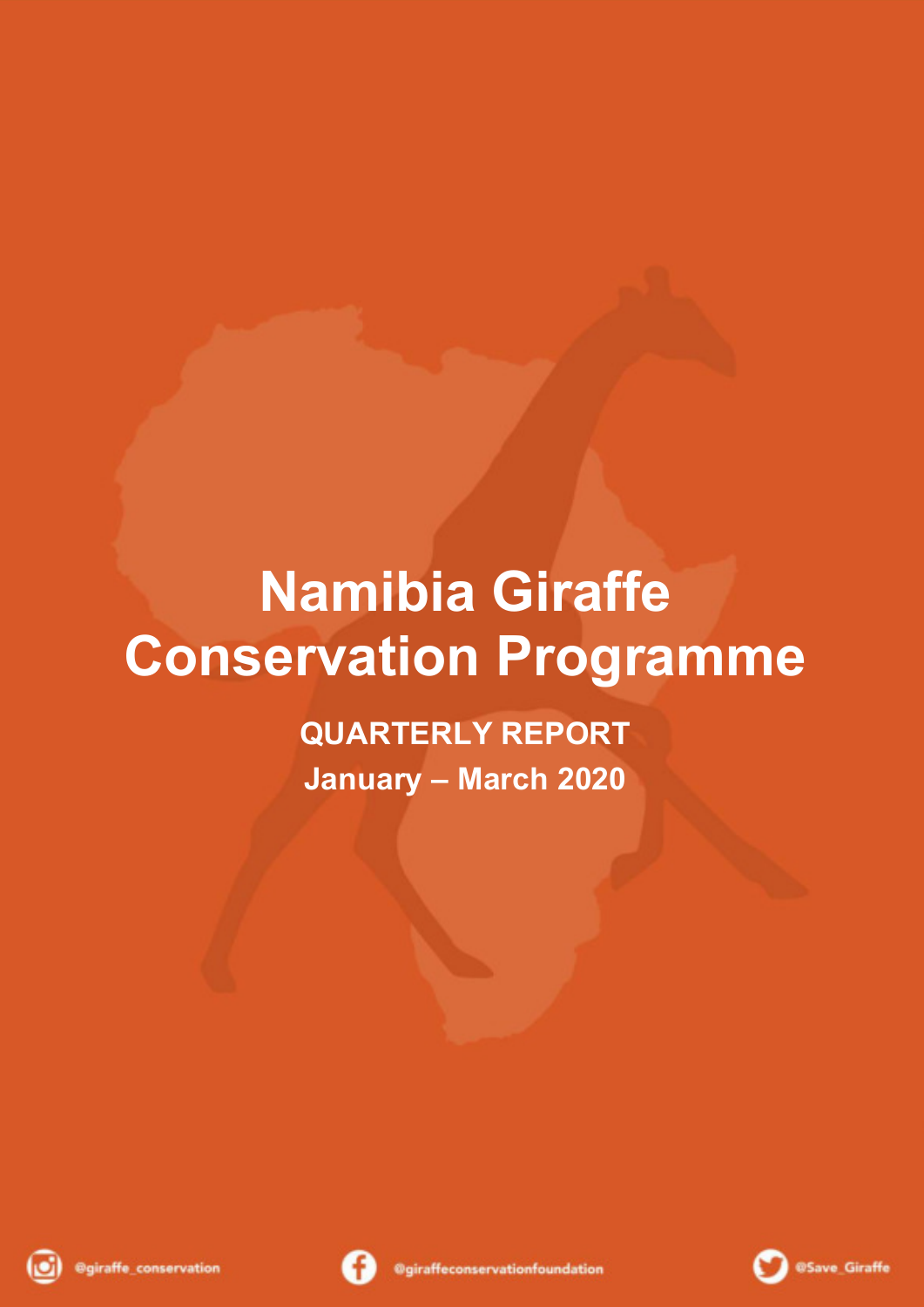

At our home base in Namibia, the Giraffe Conservation Foundation (GCF) runs a comprehensive programme across the country with a focus on giraffe conservation research and environmental education. While this report focuses on the conservation side, you can read more about the environmental education programme in the regular KEEP Update reports online at https://giraffeconservation.org/ programmes/keep/.

The past few months have seen some exciting developments in our Namibia Programme. If you follow our updates regularly, you might want to skip forward to the brand-new updates and give the background information a miss, but you might also find some interesting information that you were not aware of.



#### **Background**

GCF's Namibia programme focuses on monitoring and supporting the long-term conservation and research of Namibia's desert-dwelling giraffe. These giraffe roam throughout the northern Namib Desert in the country's northwest. In 2019 our study area expanded to cover a total area of approximately 30,000km<sup>2</sup> . Our work primarily focuses on the area south of the ephemeral Ensengo, Nadas and Khumib Rivers in the far north, down to the catchments of the Hoarusib and Hoanib Rivers. The area extends from communal conservancies (Marienfluss, Orupembe, Sanitatas, Okondjombo, Puros and Sesfontein Conservancies) in the east to the Skeleton Coast National Park bordering the Atlantic Ocean to the west.

Namibia is well-known for its successful community based natural resource management approach where local people gain management rights to their designated local land and natural resources including wildlife. Approximately 20% of Namibia's surface areas is managed and protected in such communal conservancies and over 46% of the country is under some form of private, communal or public conservation management. This collaborative conservation approach involving communal and private land as well as national parks has contributed to positive population trends of most wildlife in the country.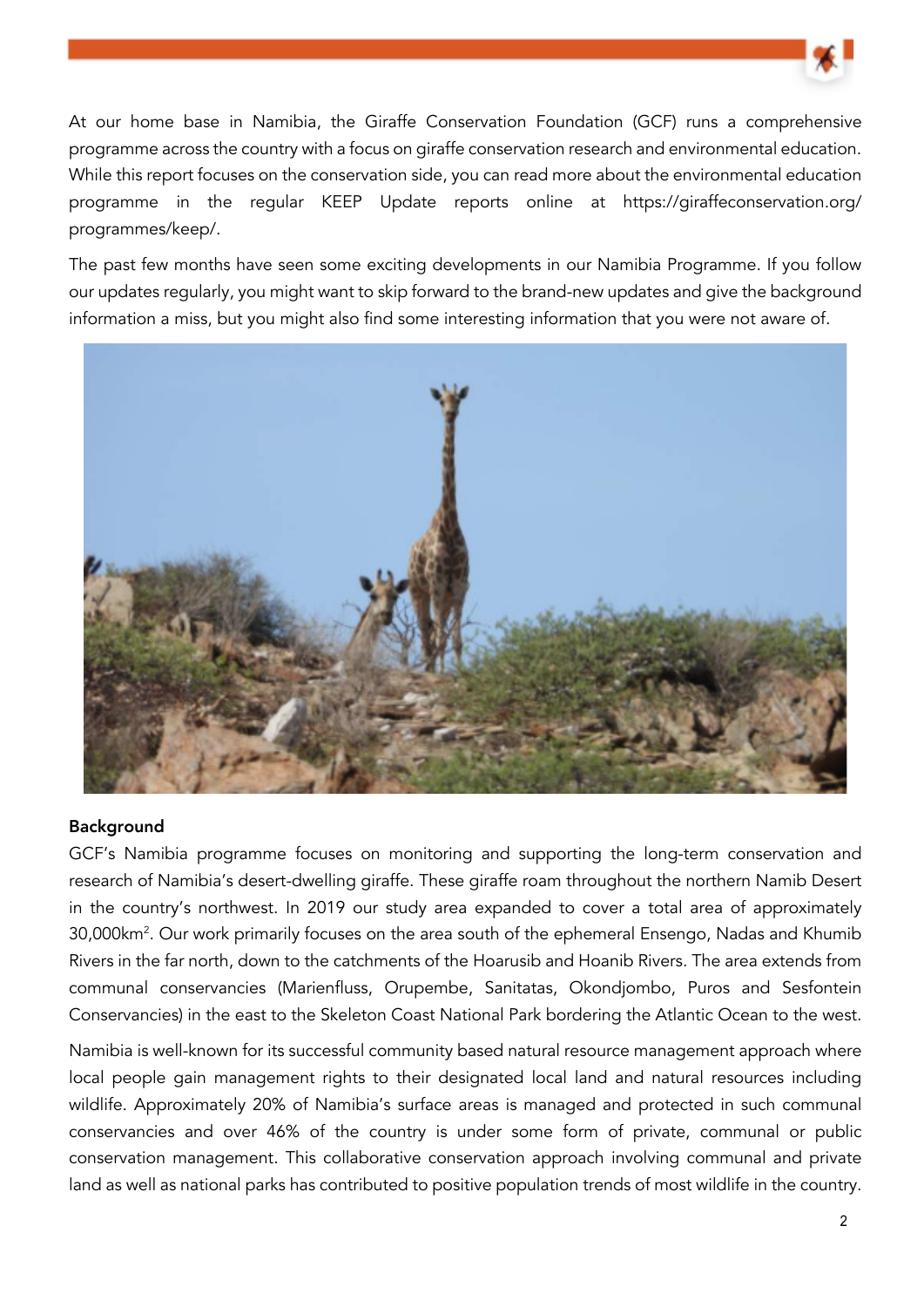

With only a few millimetres of annual rainfall, the programme area is arid to hyper-arid and the wildlife is well adapted to this harsh environment. However, these conditions mean that many species survive at the very edge of their adaptive abilities and as such the ecosystem is fragile and easily disrupted. Grazing for cattle and other livestock, increasing tourism in the region and historical poaching have led to some degradation of the environment and its wildlife. Nevertheless, it remains one of the most beautiful and remote refuges for Africa's remaining mega-fauna.

In this stark landscape of dunes and dry riverbeds, along with elephant, black rhino, lion, cheetah and numerous other species, live the desert-dwelling Angolan giraffe (Giraffa giraffa angolensis) – a subspecies of the Southern giraffe (G. giraffa). GCF's long-term giraffe conservation monitoring and research programme in this remote part of Namibia offers a unique and valuable opportunity to better understand this giraffe subspecies and, through what we learn, provide conservation and management support for other giraffe populations throughout Africa.

In addition to this long-term conservation programme, GCF also attempts to get a better idea of giraffe numbers throughout the country and we have embarked on a country-wide assessment of giraffe. In this exciting programme, we work closely with government and private land-owners throughout Namibia to better understand the numbers and population dynamics of giraffe in the country. By collaborating with partners, we not only determine giraffe numbers, but also increase education and awareness of giraffe conservation in Namibia and Africa-wide.



#### News from the field:

Three months into the new decade and 2020 is already turning the world on its head. Covid-19, bushfires, and murder hornets have been first and foremost on our minds and international newsfeeds. As with many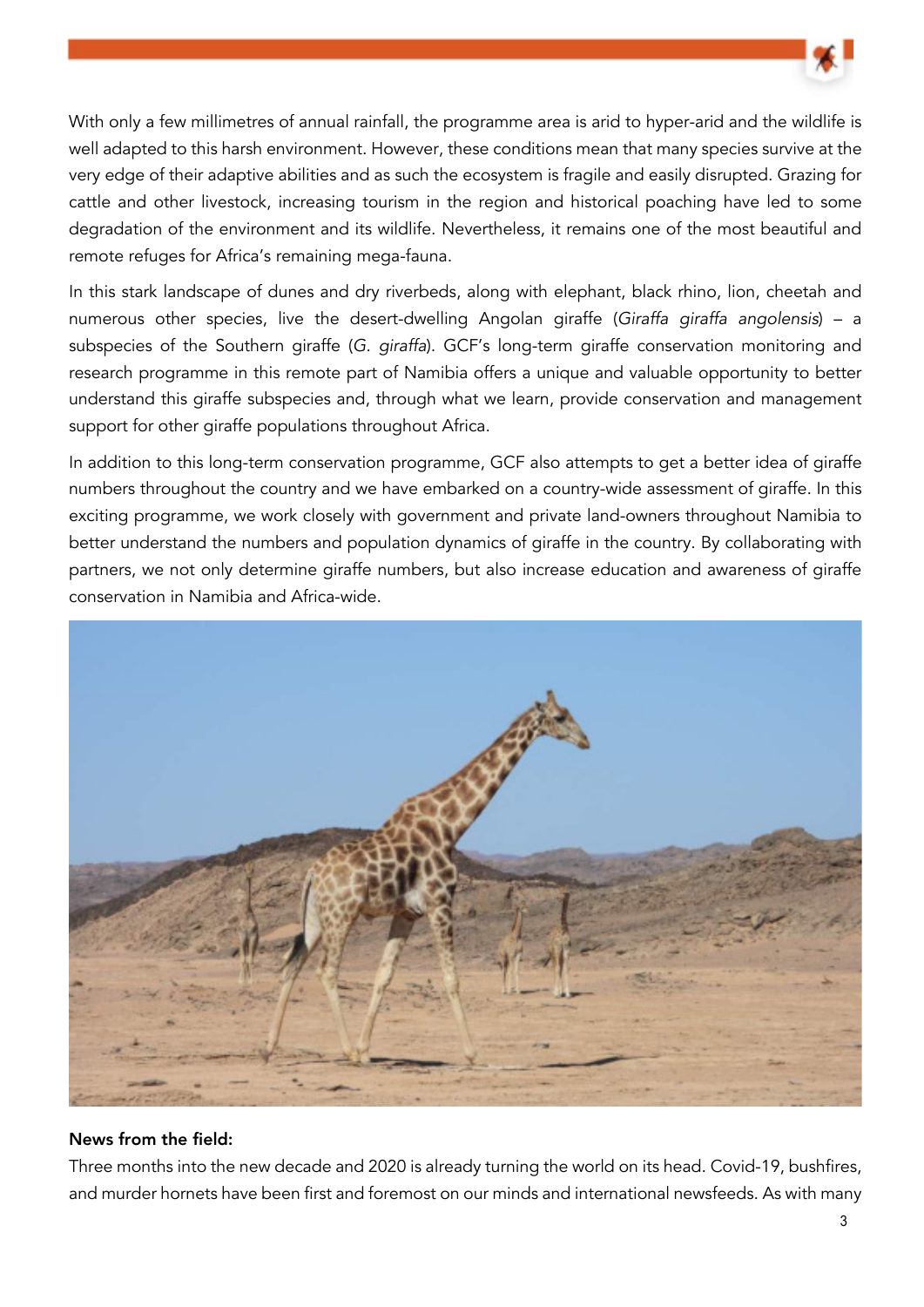

of you, most of the GCF team have been working from home during these unprecedented times and we are feeling the impact just like everybody else. While some of our hands-on work in the field has slowed down in parts of the continent and we are taking this time to catch up on all important admin work and planning our next steps in giraffe conservation post-Covid-19, some team members are lucky enough to continue with their important work in the field. As an NGO, GCF relies on donations and grants and we want to take this opportunity to thank all of you for your continued support during these difficult times.

Our Namibia field team was in the lucky position to continue with their regular field work in the far northwest of the country – taking social distancing to a whole other level!

While Covid-19 is also an important talking point here in Namibia, as an arid country, current and past rains, floods and dam levels are always an important part of every conversation. The drought-stricken country has received some good rainfall this rainy season which has provided much needed relief to vegetation, animals and people alike.

Rainfall is often very localised and patchy in Namibia and by the end of March the far northwest of the country had still not received any significant precipitation. However, that does not mean that the ephemeral (seasonal) rivers in the area remained dry: heavy rains in the large catchment areas in central and northern parts of the country resulted in both the Hoanib and Hoarusib Rivers flooding multiple times this year.

These ephemeral rivers may flood for only a few hours or several days, but the water that fills the rivers helps to replenish the groundwater and sustains the plants along the river as well as provides much needed water for local communities. In February, our team was surprised by the Hoanib River flooding as they drove up-river back to camp for the night. Luckily, a quick turn got them out of the riverbed, where they then watched the amazing spectacle of the first flood in an otherwise dry sand river. It was remarkable to see the amount of water rushing down and how the sandy track turned into a fast-flowing river within minutes. This experience was a stark reminder why you should never camp in a dry riverbed and underestimate the potential dangers of ephemeral waterways.



Figure 1: First water flowing down the Hoanib River Figure 2: Only minutes later the Hoanib River is



impassable.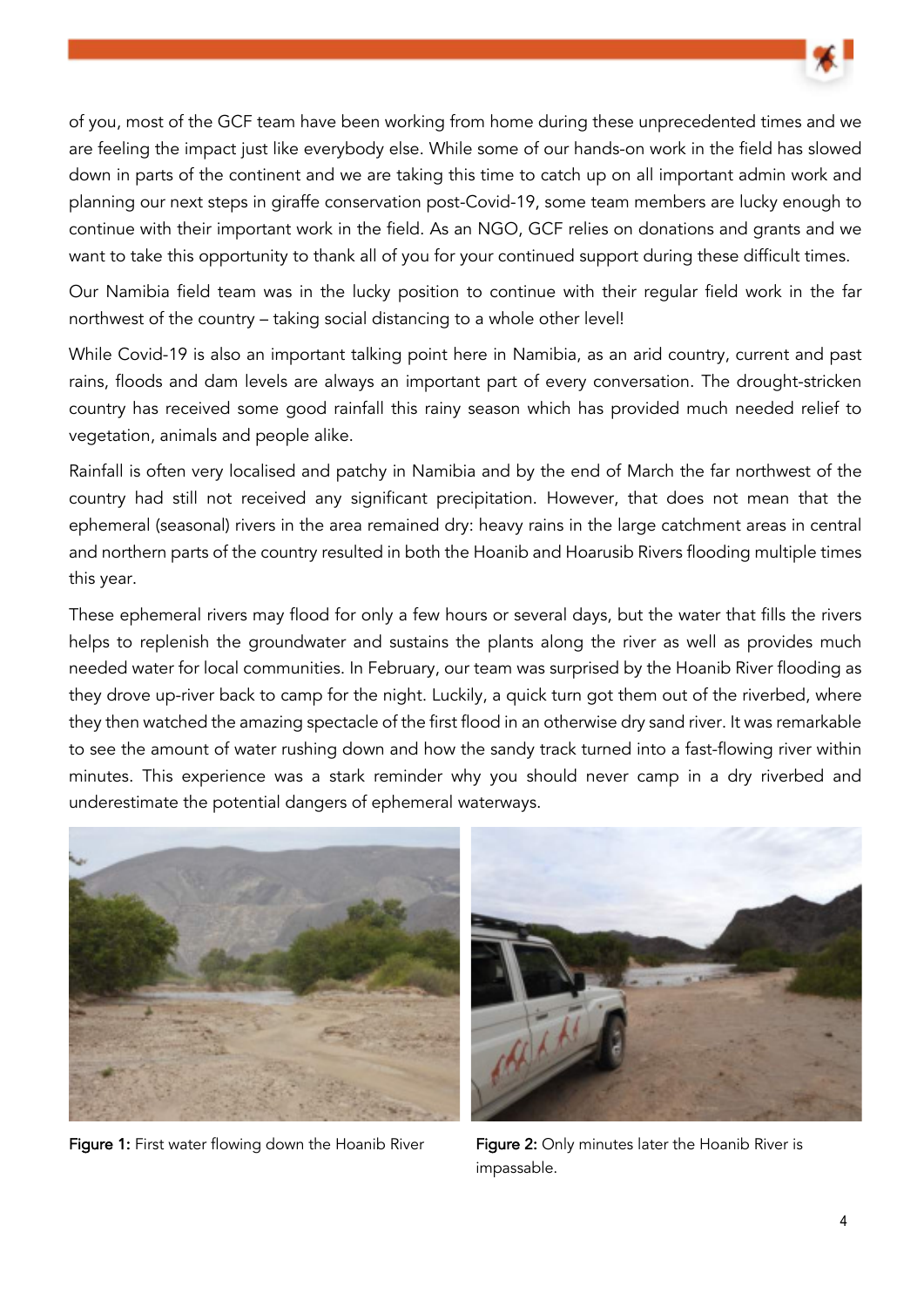

If witnessing one ephemeral river flood was not enough, in late March the otherwise dry Hoarusib River transformed into a raging torrent within minutes. Luckily for our team, they were in the safety of their campsite on the banks of the river at the time. However, the magnitude of the flood meant they were effectively trapped on the northern side of the river for five days until the water subsided enough for them to safely cross.

But what are the giraffe doing when the rivers flood? Giraffe seem to sense seasonal changes and tend to migrate to higher and mountainous parts of their range during these times to avoid being caught in a flood. From speaking to local community members and tourism quides in the area, we hear that giraffe typically 'disappear' from the Hoanib River during this time of the year. What this means is that people do not see them, and part of our research is to figure out where they go. Through our regular field surveys and online Twiga Tracker satellite monitoring we can show that the giraffe move far down river into the Skeleton Coast National Park and toward the floodplains or they move up into the mountains. Here they often mix with giraffe from the Hoarusib River who have the same idea. Similar migrations happen between the Hoarusib and Khumib Rivers in the north. Throughout this recent rainy season, the team have noted that most of the giraffe spent more time out of the rivers and either on the banks or at higher elevations.





A comparison of the number of individual giraffe sightings in January 2020 and June 2019 (Figure 3) shows that the giraffe have moved away from the rivers and accessible regular survey areas into more remote locations. Another interesting observation is the difference in average herd size for the same periods, in particular in the Hoarusib River (Figure 4): we observed a smaller average herd size of less than three animals in the Hoarusib River during this rainy season as compared to the 5.5 animals in the colddry season. At the same time the Hoanib and Khumib Rivers and far north showed minimal changes in average herd size. This is likely due to river configuration and access to resources.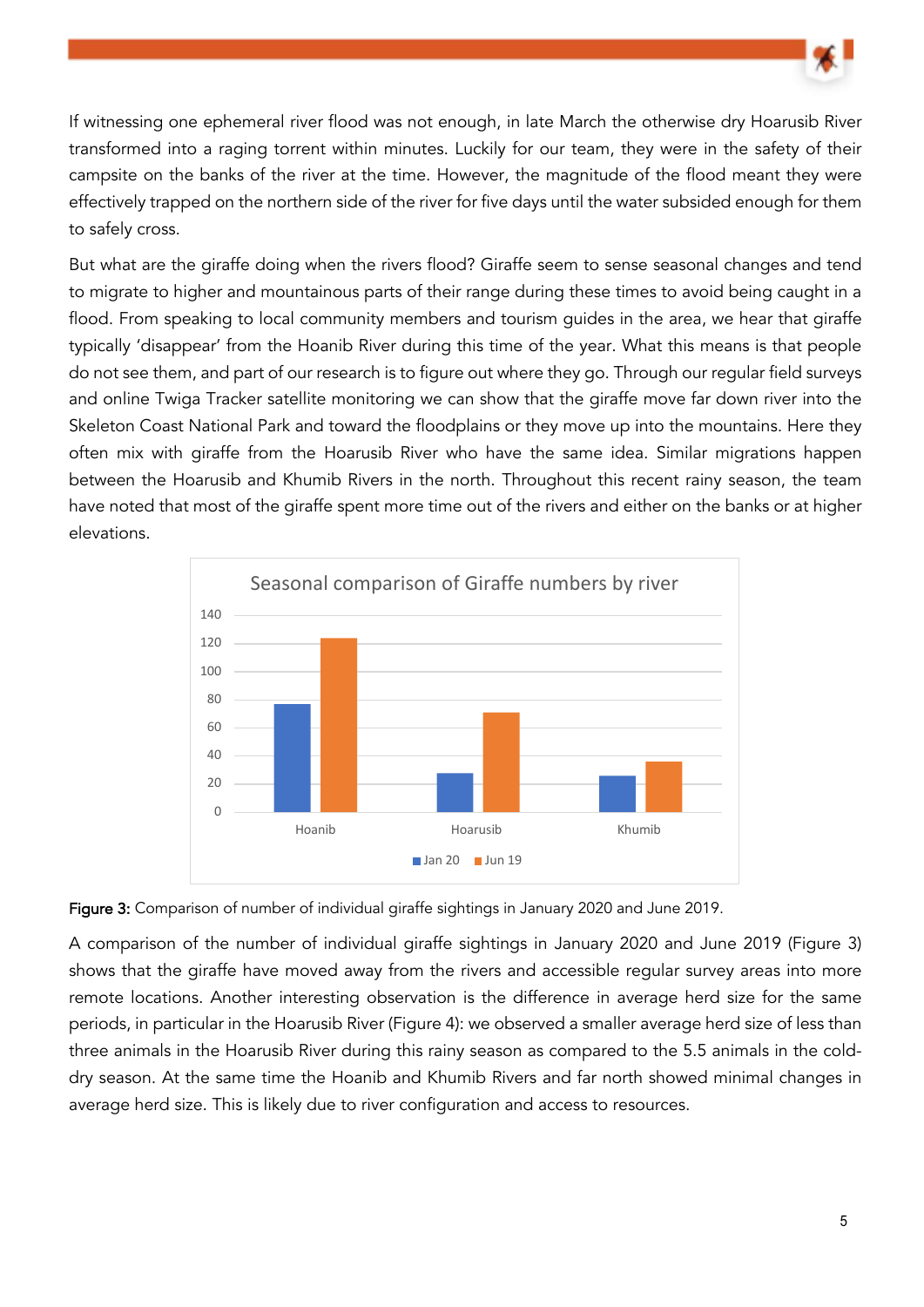

Figure 4: Comparison of herd sizes by river in January 2020 and June 2019.

While the flooding rivers impacted giraffe and researcher movements, the team observed smaller herds and fewer giraffe in areas where we typically see the largest herds. The plains near the rivers can be unstable during the rainy season and may get flooded as the river flow. This could be a reason for giraffe to leave these areas.



Figure 5: Giraffe on far bank of the Hoarusib River Figure 6: Juvenile giraffe far west along the Hoanib River in the Skeleton Coast National Park.

## Survey methods & technology in the field

Research can only be as good as the tools of the trade. The GCF team relies on lots of equipment (tech and otherwise) to conduct their surveys in the remote Kunene Region of Namibia. In our last report, we announced procurement of a new research vehicle through a generous donation – a Toyota V-6 Landcruiser called 'Betty'. All equipment including food, fuel, and often two extra conservation supporter volunteers are packed into the vehicle for two weeks in the field. Over the past quarter, Betty was well and truly put through her paces, traversing the rough terrain in our programme area and utilising her extra horsepower to navigate the unpredictable rivers. Travelling through remote landscapes such as the Kunene Region where there is no cell phone reception and the chances of passing another person or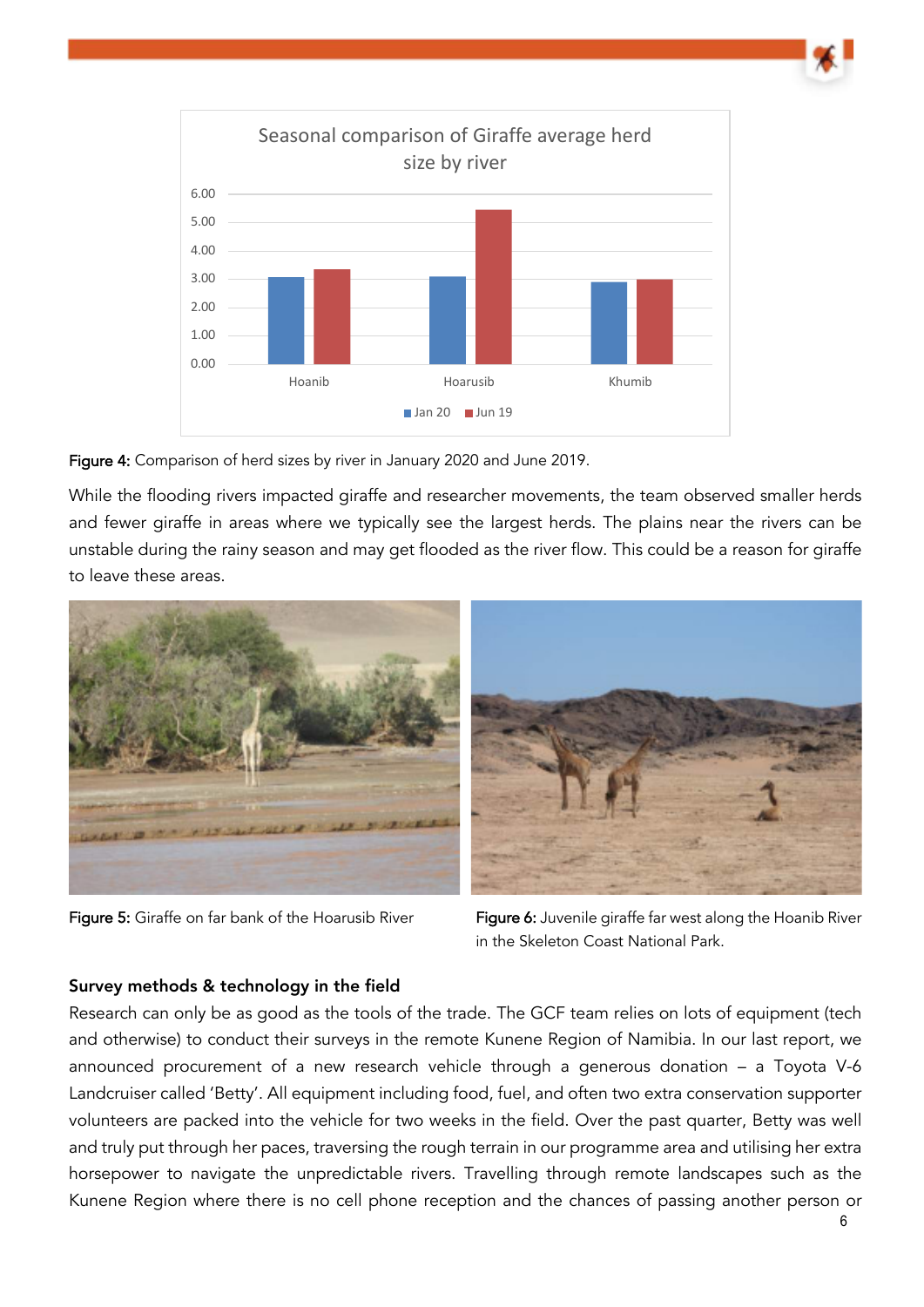

Figure 7: ID sheet for HNBF036-Peace.

vehicle are very slim, a satellite phone is probably our most important piece of equipment. When trouble arises, as it did for our team in October 2019, the phone is invaluable. In this instance we were able to call our mechanic in Windhoek, ask advice, and arrange for spare parts to be sent north. Every night while on the field, the sat phone is turned on for a specified hour, to allow the team in Windhoek get tin in touch if necessary.



Figure 8: Example from Hotspotter. The software matched a not perfectly angled field photo with HSBM026 in our database.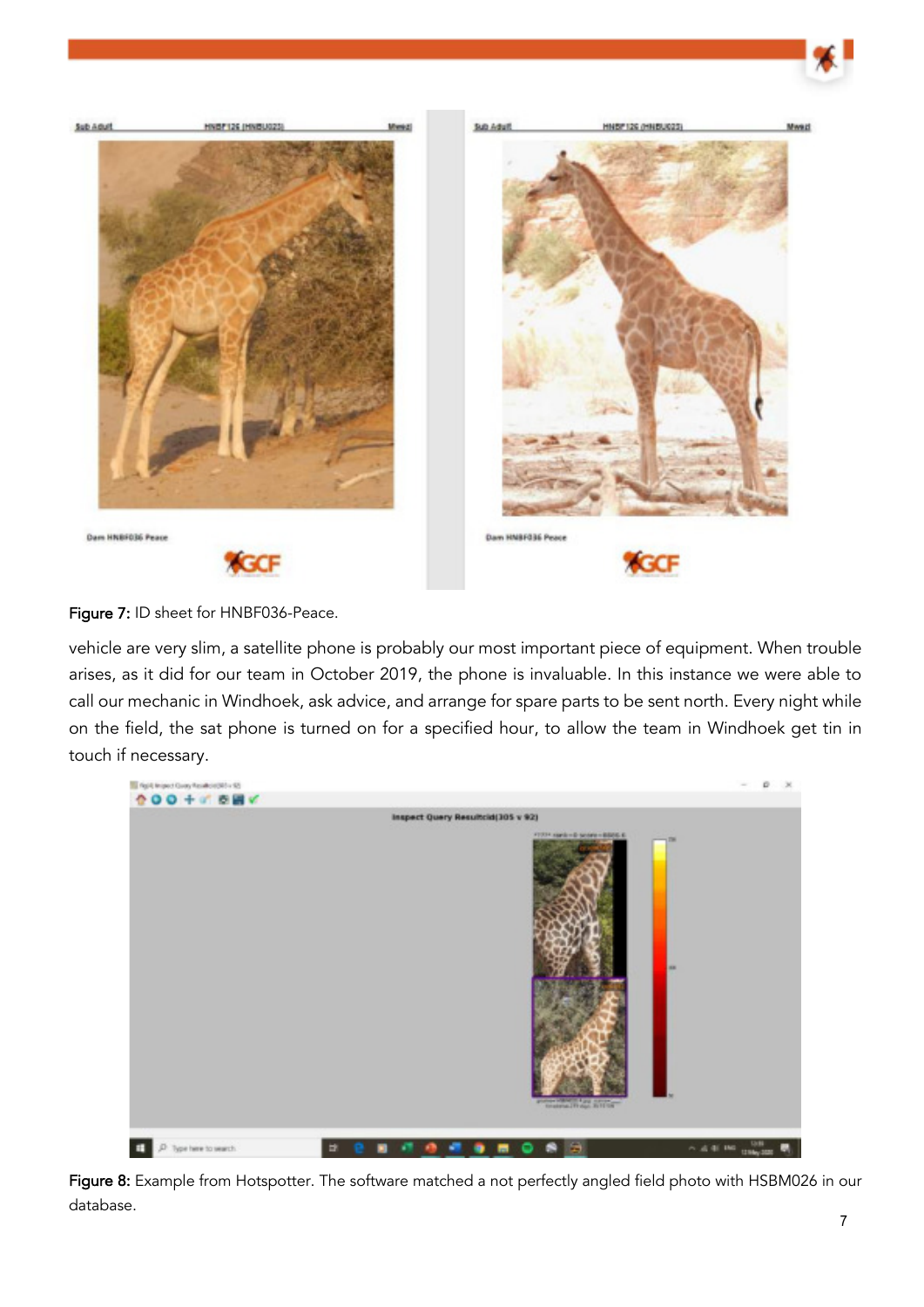Whenever giraffe are encountered in the study area, the research team collects a range of data including date, time, GPS co-ordinates, number in herd, photographs, sex, age and a DNA sample (when possible). To achieve this, the team utilizes numerous forms of technology and tools to carry out their research and collect data on the giraffe in the north-west of Namibia.

It is critical to be able to identify each individual giraffe in the study area to understand their behaviour and to investigate aspects of their ecology, such as population structure and dynamics, density, distribution and seasonal movements, home ranges and habitat use/preference. Each giraffe has a unique coat pattern that does not change throughout its lifetime. The colour intensity may fade or darken over time, but the individual can easily be recognised.

We attempt to take a broadside photograph of the left and right side of each giraffe we encounter during surveys. Gone are the days of film cameras where you had to wait days, if not weeks to find out whether a photo was in focus or blurred. Our team now uses a Nikon Coolpix P1000 which was kindly donated by

National Geographic Photographer and Nikon advocate, Ami Vitale. This camera, which has a significant zoom, allows the team to take sharp photos to identify each giraffe in the study area. The team can quickly ID in the field by eye using our photo book of all known individuals (see Figure 7 for example of ID sheet).

The research team carries a Toughbook laptop where photos and ID sheets can easily be compared. For any unidentified individuals we use a programme called Hotspotter. This software is similar to facial recognition programmes and matches spot patterns of photographed individuals with known images in a database.

If we cannot find a match with the either method, we know that we have found a new addition to our giraffe population. Figure 7 shows an example of our individual ID sheets: HNBF036-Peace is a sub adult female, first spotted in the Hoanib River (HNB = Hoanib, F= female).

GPS co-ordinates are a key component to understanding giraffe seasonal movements, herd structures and social dynamics. We use a handheld eTrex 10 Garmin unit to record locations. A recent addition to our field kit is the mobile phone app Maps.me (see Figure 9), which also works offline and through satellite imagery has picked up all the 4x4 tracks – even those that do not appear on the off-road maps. This app has become invaluable for tracking distance, routes, marking points of interest and even helping to track down lost ossi-units.



Figure 9: Kunene Region in Maps.me with pins marking points of interest and routes in the survey area.

Aging a giraffe is not easy and rather subjective. Individuals and herd members are classified into appropriate sex class (male, female or unknown) and into one of three different age classes: adult (>5 years), subadult (1-5 years) and juvenile (<1 year).

8 presence of umbilicus, ossicone shape (flat or erect), belly shape (flat or rounded). These criteria help to Whenever a new juvenile is encountered, the team will age it using a set of standardised criteria, such as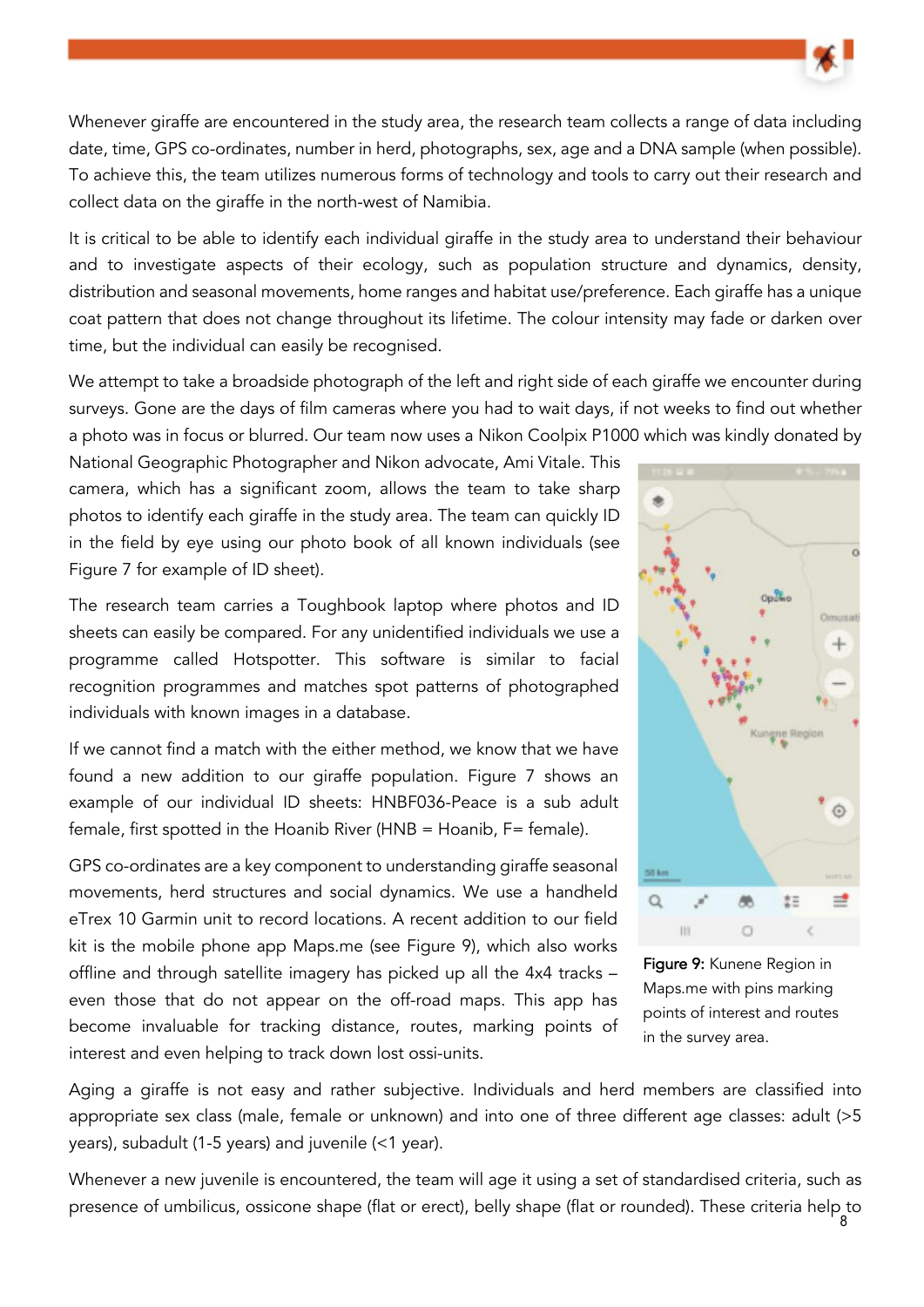determine whether a calf is only a few weeks old or already a few months up to a year of age. Based on this, we can estimate the birth month which in turn allows us to better track seasonality of birth trends, mother-calf interactions (nursing, socialising, isolating) and age-related changes to the individual.

For individuals with an unknown birth month or year, behaviour, height and ossicone shape and size can be useful measures to determine age in sub adults and adults. Tracking relative age of all individuals provides valuable data to herd structures and social interactions.

On research question asked by our PhD student Emma Hart focused on breeding phenology in desert giraffe and we hope to gain valuable insight to how these giraffe have adapted to this harsh environment. We are looking forward to her publications, but preliminary results show that giraffe breed and calve yearround with a slight increase before the rainy season. Our team were thrilled to spot 13 new calves in the survey area.



Figures 10: New calves spotted in the first quarter of 2020.

Our long-term research, spearheaded by GCF in collaboration with the Senckenberg Institute in Germany and other partners, has clearly identified four distinct species of giraffe in Africa: Masai, northern, reticulated and southern giraffe with several subspecies. This concept is based on the analysis of over 1,000 giraffe DNA samples collected by GCF and partners from all major populations throughout Africa.

Our team in northwestern Namibia continues to add to this data set. DNA tissue is collected by a dropdart fired from a veterinary rifle. This sampling technique does not involve any drugs, immobilisation and causes minimal stress for the giraffe. In February, the team was joined in the field by Dr Axel Janke, the lead geneticist from Senckenberg Biodiversity and Climate Research Centre (BiK-F) in Germany. It was a great opportunity to get Axel away from his microscope for a couple of weeks and give him a different perspective of his study subjects.

Over the coming months, as part of our nationwide survey, the team will collect DNA samples from giraffe throughout Namibia to confirm their taxonomy. We assume that most giraffe in Namibia are Angolan giraffe (Giraffa giraffa angolensis), a subspecies of the southern giraffe (G. giraffa), with a few South African giraffe (G. g. giraffa) in Bwabwata National Park in the Zambezi Region. This information will help to information giraffe conservation decisions in the country.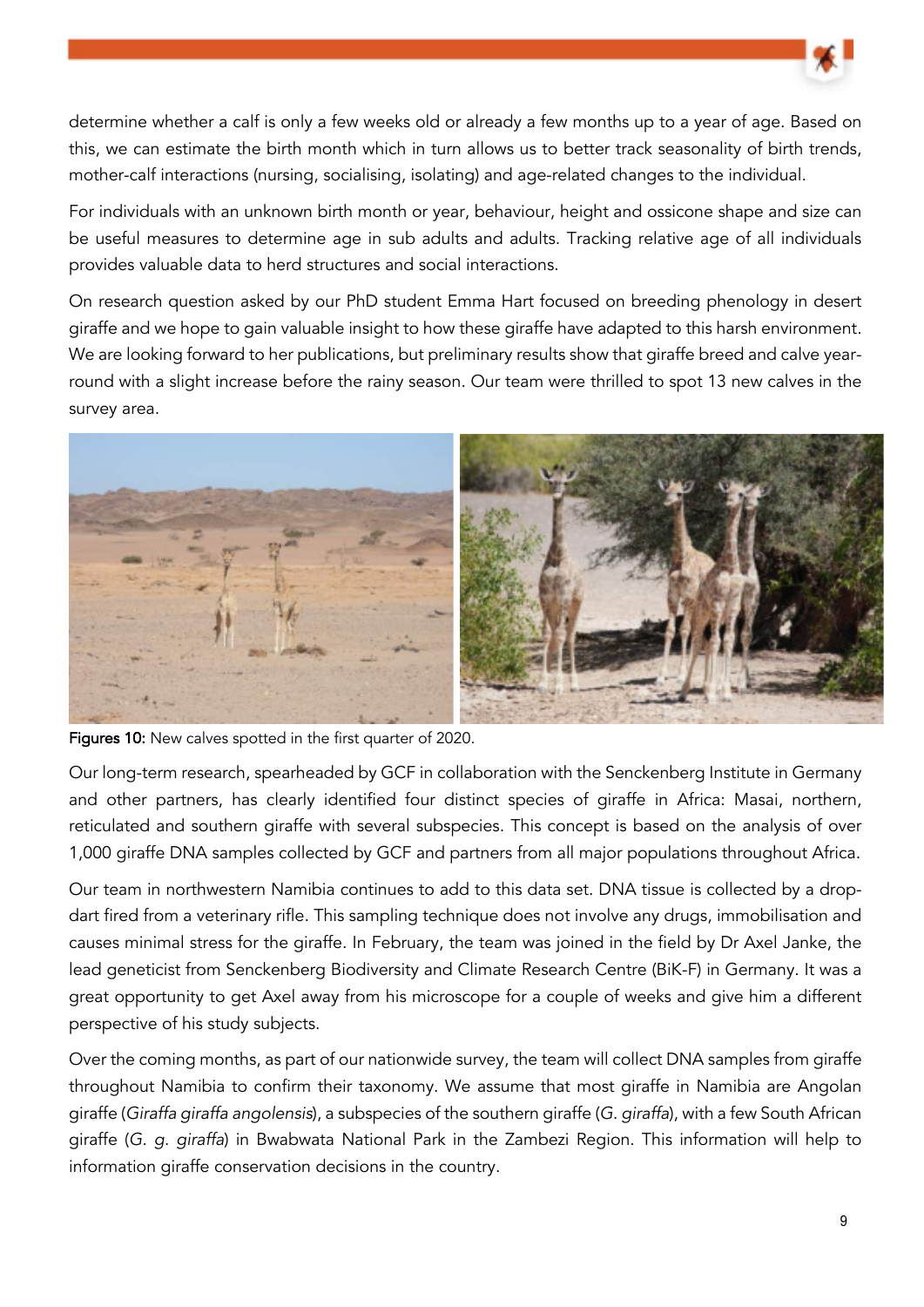|        | Date   | Time  | Arms          | 489.00         | 6P5 (E)                         | Herd<br>٠     | <b>Text</b>               |                          | Carinera | <b>Phone (R)</b>   | Photo-SJ    | <b>DRA</b><br>sample | ÷               | <b>Notes</b>                |
|--------|--------|-------|---------------|----------------|---------------------------------|---------------|---------------------------|--------------------------|----------|--------------------|-------------|----------------------|-----------------|-----------------------------|
|        | 1/6/18 | 30.06 | <b>Roards</b> | 08.23.86781    | 28.121MHH                       | x             | ×                         | m                        | z        | <b>3.23M</b>       | 1293        | <b>URI</b>           | <b>HABUTTE</b>  |                             |
|        |        |       |               |                | HIGGS I'M HOW THAT A CON .      |               | Jet                       | æ                        |          | $416 - 9$          |             |                      |                 | marges bus                  |
|        |        |       |               |                | Also was didn't seawy did not   | š.            | ╱                         | w                        |          | CDR                | G2R         |                      | HNISFOYA        |                             |
| ٠      |        |       |               | <b>A-SI-VA</b> |                                 |               | ×                         | ففاتنا                   |          | 62776              |             |                      | <b>ANAMPLON</b> | 41/64<br>Barr a             |
| ç,     |        |       |               |                |                                 |               | m vo                      |                          |          | 6287               | لأتناء      | 学习                   |                 | my Huggesy                  |
|        |        |       |               |                |                                 |               | x                         |                          |          |                    | Color of    |                      |                 | marchel and stable !        |
|        |        |       |               |                |                                 |               |                           |                          |          | æ                  |             |                      |                 |                             |
|        |        |       |               |                |                                 |               |                           | $\overline{\mathcal{M}}$ |          |                    | 6242        |                      | Dest # 124      |                             |
|        |        |       |               |                | silates plan bides many is now. | $\mathcal{J}$ |                           | $\sigma$                 |          |                    | 656         |                      | Alva Ree        | den.                        |
| Щ<br>u |        |       |               |                |                                 |               | m                         | w                        |          |                    | 6259        |                      | You plus compt  |                             |
|        |        |       |               |                |                                 |               |                           | ×                        |          | 6200               | (258)       |                      | money           |                             |
|        |        |       |               |                |                                 |               | m                         | 14                       |          | 626/               | 6060        |                      | Hydrical        | Haynn                       |
|        |        |       |               | w              |                                 |               |                           |                          |          | 6264               |             |                      | <b>WASP OR</b>  | No definition               |
|        |        |       |               |                |                                 |               | $\overline{a}$            |                          |          | Cbb                | 2.647(2,79) |                      | <b>Brude Cy</b> | 1. Hudmit 23                |
|        | 166.60 |       |               |                |                                 |               |                           |                          |          | (27)               |             |                      | <b>Sharting</b> |                             |
|        |        |       |               |                |                                 |               | ( <i>h<sub>i</sub>kot</i> |                          |          | $U^{y_1,y_2}$ 6276 |             |                      |                 | <b>MANY - NHA ! AND THE</b> |

Figure 11: Example of field data sheet and information captured.

In the field, most data is recorded by hand on data sheets (see Figure 11) and transcribed onto an excel spreadsheet later. Back in the office ID sheets are created for any new individuals, gear is cleaned, checked and supplies stocked. Then the team is ready to go out again for another field trip.



Figure 12: Individual sightings by river in January to March 2020 (Note: There was no data collected in the Hoarusib and Khumib Rivers in March.).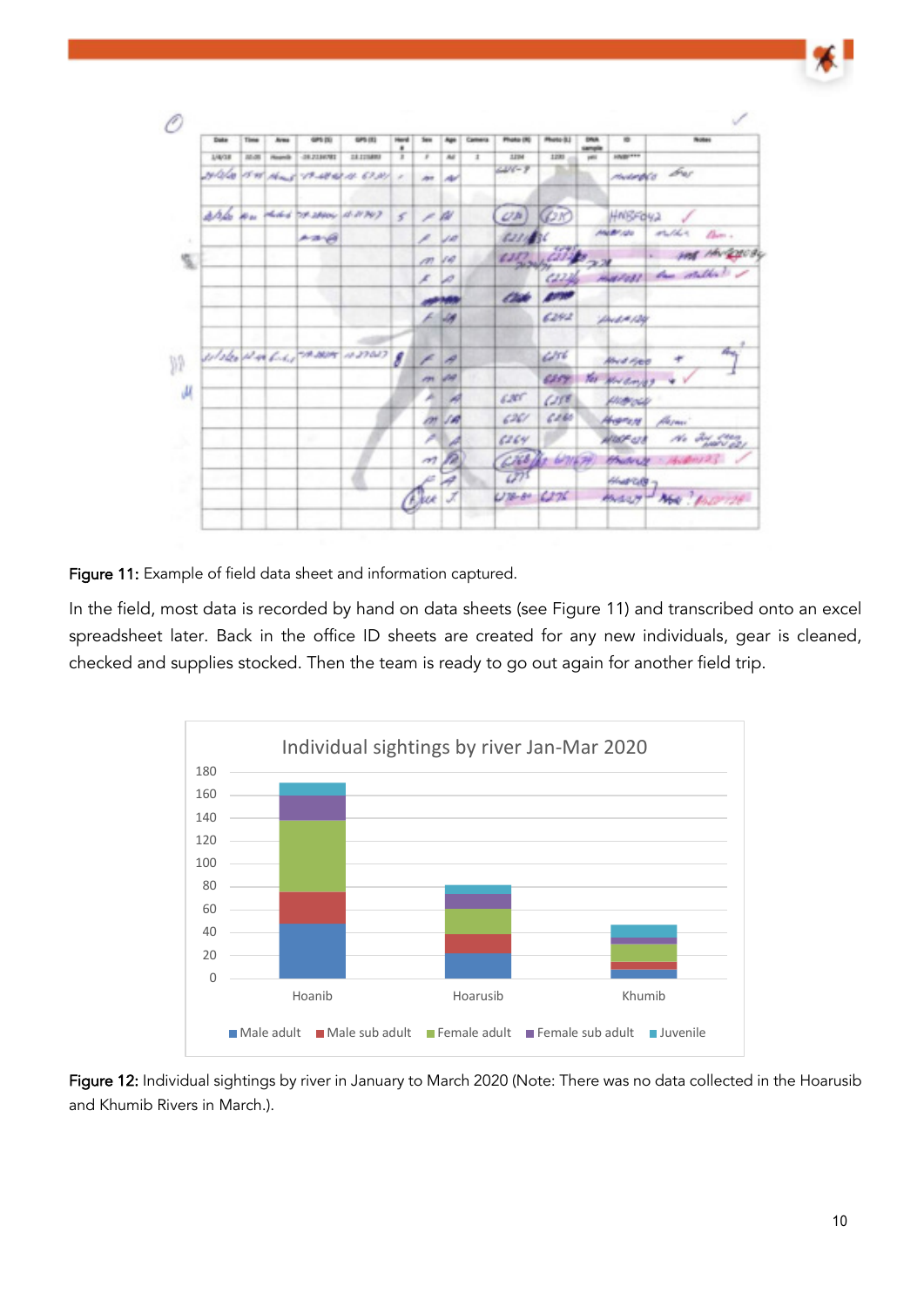

### Twiga Tracker and SCIONA Update

The first every giraffe satellite tagging took place in Namibia in 2001. To date GCF has fitted more than 200 units to giraffe throughout Africa as part of our Twiga Tracker programme. Every hour, each unit transmits location and temperature data via satellite.

In July 2019, GCF in collaboration with the Namibia University of Science and Technology (NUST) as part of the Skeleton Coast Iona (SCIONA) project fitted seven giraffe in the far northwest of Namibia with solar-powered GPS satellite transmitters (ossi-units). The data from one young bull and six giraffe cows is analysed to assess giraffe habitat use and spatial ecology in the arid to hyper-arid Kunene Region with the goal to compare this area to southern Angola in preparation for a potential translocation and reintroduction of Angolan giraffe to Iona National Park in Angola.

Preliminary data on distance travelled and home rage in the month of February shows a wide variation between individuals (see Table 1). The average home range of these giraffe so far is 3,898.7km<sup>2</sup> at 95% MCP, most likely due to the arid environment with rather patchy vegetation. Preliminary analysis shows some wet season preference in habitat, but continued and ongoing monitoring is needed to allow firm conclusions.

| Giraffe name | <b>Sex</b> | Unit No.     | Distance travelled in February |
|--------------|------------|--------------|--------------------------------|
| (popular)    |            |              | [km]                           |
| Jackson      | male       | iri2016-3141 | 260.65                         |
| Marble       | female     | iri2016-3218 | 154.8                          |
| Supergirl    | female     | iri2016-3220 | 229.1                          |
| Dorothy      | Female     | iri2016-3222 | 200.4                          |
| Tisa         | female     | st2010-2958  | 77.7                           |
| Ceratops     | female     | st2010-2959  | 148.8                          |

Table 1: Distance travelled by each GPS satellite tagged giraffe in far north-western Namibia, February 2020 (data provided by Jackson Hamutenya, NUST)

Early in the year one female giraffe 'KT' lost her ossi-unit. However, as the units sends location data, we were able to locate the unit in the field. As KT does not show any visible damage to the ossicone, it appears that the attachment hardware may have failed. The ossi-unit will be refurbished and re-deployed as part of the Africa-wide Twiga Tracker programme.